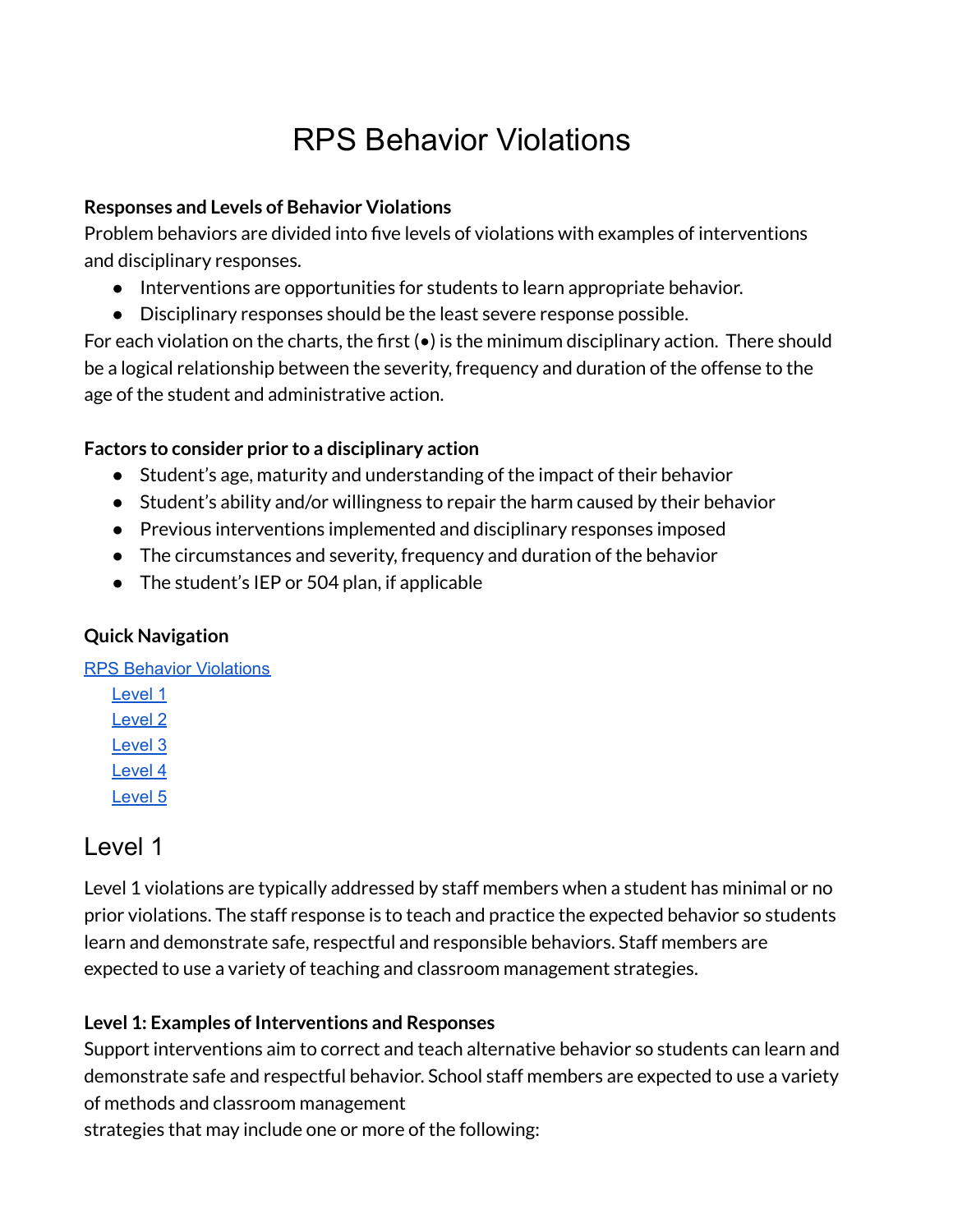- Reminders and redirection
- Role play
- Written reflection/apology
- Seat change
- Teacher/student conference
- Daily progress sheet on behavior
- In class time-out / "Take a Break"
- Check-in / Check-out
- Restitution
- Removal from class to another supervised classroom (short-term) / Buddy Class
- Change in schedule
- Loss of privileges
- Detention
- Student Contract

Appropriate staff interventions may involve the parent/guardian and other members of the school community. Interventions may include:

- Parent/guardian notification
- Parent/guardian conference
- Conflict resolution
- Contract between teacher, student and parents
- Peer mediation
- Restorative circle
- Referral

| <b>Level 1 Violations</b><br><b>SR=State Reportable</b>                                                                                                                                                                                                                                                                                                                                                                                             |  |  |               |  |                  |                                      |  |  |  |  |  |  |
|-----------------------------------------------------------------------------------------------------------------------------------------------------------------------------------------------------------------------------------------------------------------------------------------------------------------------------------------------------------------------------------------------------------------------------------------------------|--|--|---------------|--|------------------|--------------------------------------|--|--|--|--|--|--|
|                                                                                                                                                                                                                                                                                                                                                                                                                                                     |  |  | <b>Levels</b> |  |                  | <b>Police</b><br><b>Notification</b> |  |  |  |  |  |  |
|                                                                                                                                                                                                                                                                                                                                                                                                                                                     |  |  | 3             |  | $4 \overline{5}$ | <b>SR</b>                            |  |  |  |  |  |  |
| Academic Dishonesty (Cheating or Plagiarizing) (School Board Policy<br>541.1)<br>Cheating is the act of copying, photographing, allowing your own work<br>to be copied, revealing test content, altering scores or records, citing<br>issues. Plagiarizing is the act of using another person's ideas or<br>expression in writing or speaking without acknowledging the source.<br>Copying work from a book, computer source or another individual. |  |  |               |  |                  |                                      |  |  |  |  |  |  |
| <b>Disrespectful to Adults/Others</b><br>Using words or actions that are impolite or indicate a lack of respect or<br>courtesy.                                                                                                                                                                                                                                                                                                                     |  |  |               |  |                  |                                      |  |  |  |  |  |  |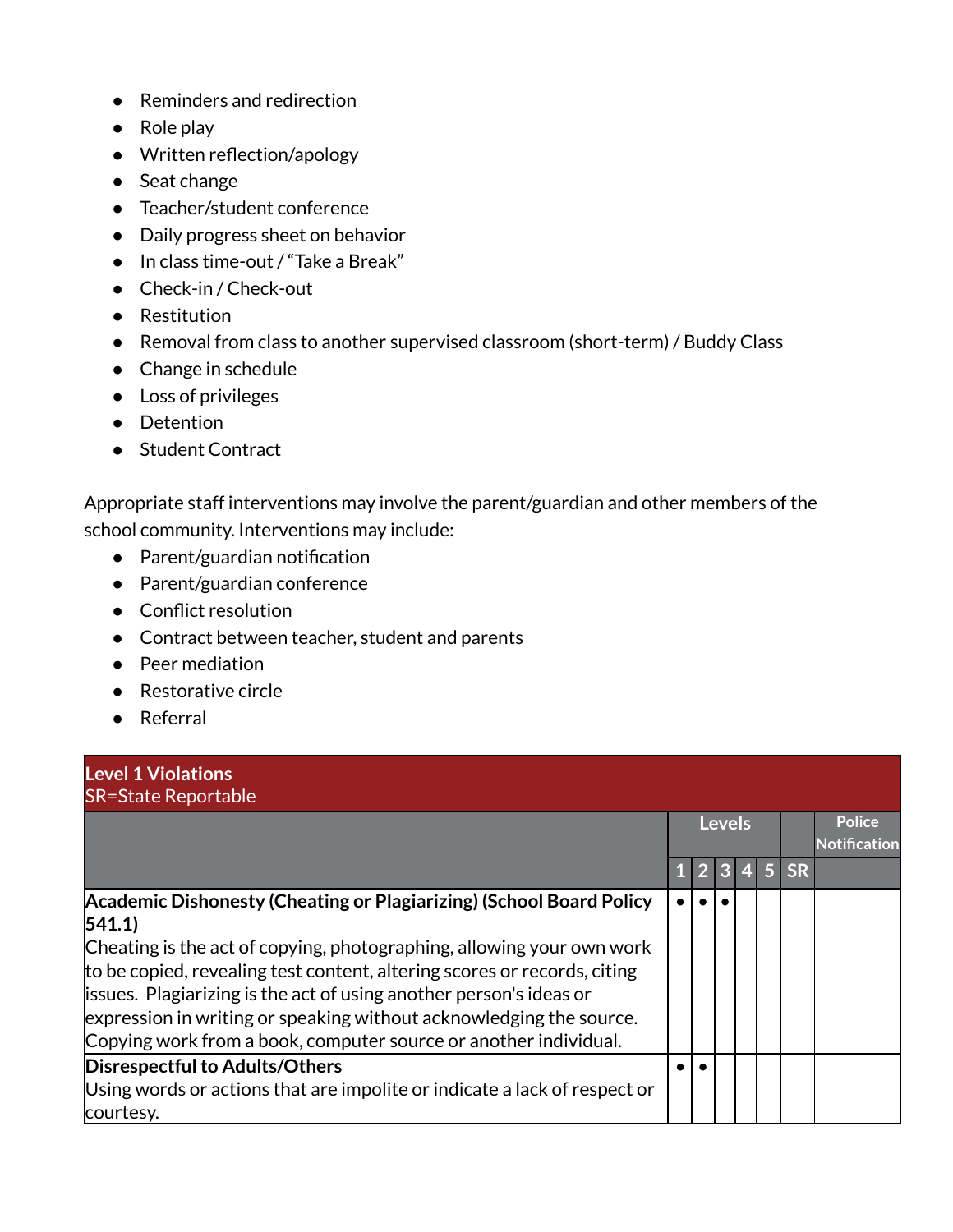<span id="page-2-0"></span>

| Disruptive Behavior (School Board Policy 541.1)                                                      |           |           |           |  | X |  |
|------------------------------------------------------------------------------------------------------|-----------|-----------|-----------|--|---|--|
| $\operatorname{\mathsf{Act}}$ s that disrupt or threaten to disrupt the educational process in the   |           |           |           |  |   |  |
| classroom, hallways, or at school functions, including, but not limited to,                          |           |           |           |  |   |  |
| disobedience, disrespectful behavior, inappropriate language, horseplay,                             |           |           |           |  |   |  |
| discrimination, or defiance of authority or any conduct tending to cause                             |           |           |           |  |   |  |
| disruption or arouse alarm, anger or resentment in others                                            |           |           |           |  |   |  |
| <b>Engaging in Verbal Conflict</b>                                                                   |           | $\bullet$ |           |  |   |  |
| Disrupting the school environment by engaging in a loud argument that                                |           |           |           |  |   |  |
| includes disparaging comments or discussion or potential physical<br>conflict.                       |           |           |           |  |   |  |
| Inappropriate Language                                                                               | $\bullet$ | $\bullet$ |           |  |   |  |
| Using inappropriate words or topics of conversation in school.                                       |           |           |           |  |   |  |
| Insubordination/Noncompliance with Behavior Expectations (School                                     | $\bullet$ | $\bullet$ | $\bullet$ |  | X |  |
| Board Policy 541.1)                                                                                  |           |           |           |  |   |  |
| Failure to comply with the instructions of school staff when current                                 |           |           |           |  |   |  |
| behavior prevents success of the student or impacts learning.                                        |           |           |           |  |   |  |
| Physical Contact (No Bodily Harm)                                                                    |           |           |           |  |   |  |
| $\mathsf{\mathsf{Student}}$ s engage in non-serious but inappropriate physical contact, such $\vert$ |           |           |           |  |   |  |
| as pushing, horseplay, wrestling.                                                                    |           |           |           |  |   |  |
| <b>Student Dress (School Board Policy 541.1)</b>                                                     |           |           |           |  |   |  |
| Manner of dress or personal grooming that does not fit within the                                    |           |           |           |  |   |  |
| policies or guidelines practiced by the school or district.                                          |           |           |           |  |   |  |
| <b>Technology Misuse/Violation</b>                                                                   |           |           |           |  |   |  |
| This includes being off-task, treating Chromebooks carelessly and                                    |           |           |           |  |   |  |
| sharing material without permission.                                                                 |           |           |           |  |   |  |
| Theft, Minor (School Board Policy 541.1)                                                             | $\bullet$ | $\bullet$ |           |  | X |  |
| The unauthorized taking or keeping of the property of another,                                       |           |           |           |  |   |  |
| including but not limited to school supplies, food, etc                                              |           |           |           |  |   |  |
| <b>Truancy</b>                                                                                       |           |           |           |  | X |  |
| In the building or on the school grounds but not in attendance at                                    |           |           |           |  |   |  |
| assigned class.                                                                                      |           |           |           |  |   |  |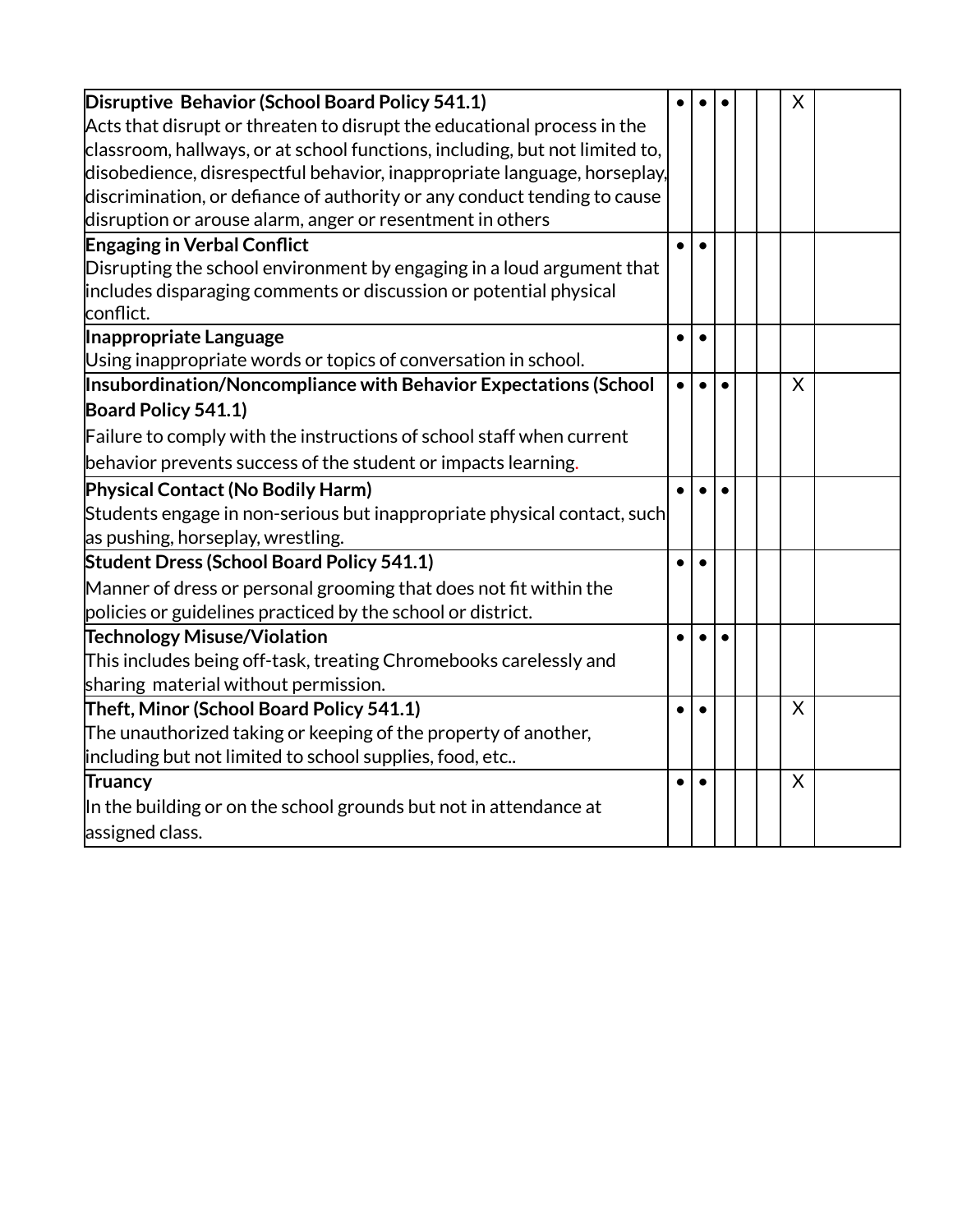Level 2 violations generally result in interventions and/or disciplinary responses that involve support staff and/or school administration. These actions aim to increase the student's skills, positive view of schooling and positive experiences at school so that misbehavior is less likely to continue or escalate. A severe occurrence may be treated as a violation at a higher level. Repeated instances of a level 2 violation may be treated as a violation at a higher level only when appropriate interventions have been attempted over a reasonable amount of time and documented in the student's record.

### **Level 2: Examples of Interventions and Responses**

These interventions may involve the school administration and aim to correct behavior by stressing the seriousness of the behavior while keeping the student in school.

- Parent/guardian notification
- Parent/guardian conference
- Restorative justice strategies
- School community service
- Referral to Student Teacher Assistance Team (STAT)
- Monetary restitution
- **•** Removal (up to five) to another supervised classroom during a designated **subject/class**
- In-school suspension
- Student conference
- Detention
- Referral to outside resources
- Utilization of lower-level consequences in addition to the above

| <b>Level 2 Violations</b><br><b>SR=State Reportable</b>                                                                                                                                                                                                                                                                                                                                                                    |  |               |   |    |           |                                      |
|----------------------------------------------------------------------------------------------------------------------------------------------------------------------------------------------------------------------------------------------------------------------------------------------------------------------------------------------------------------------------------------------------------------------------|--|---------------|---|----|-----------|--------------------------------------|
|                                                                                                                                                                                                                                                                                                                                                                                                                            |  | <b>Levels</b> |   |    |           | <b>Police</b><br><b>Notification</b> |
|                                                                                                                                                                                                                                                                                                                                                                                                                            |  | 3             | 4 | 15 | <b>SR</b> |                                      |
| Bullying (School Board Policy 113)<br>Bullying is intimidating, threatening, abusive, or harmful<br>conduct that is objectively offensive. The definition of bullying<br>contains the following three criteria:<br>1. Behavior is repeated or forms a pattern.<br>2. Involves either a real or perceived power imbalance<br>between students.<br>3. Materially and substantially interferes with a student's<br>education. |  |               |   |    | X         |                                      |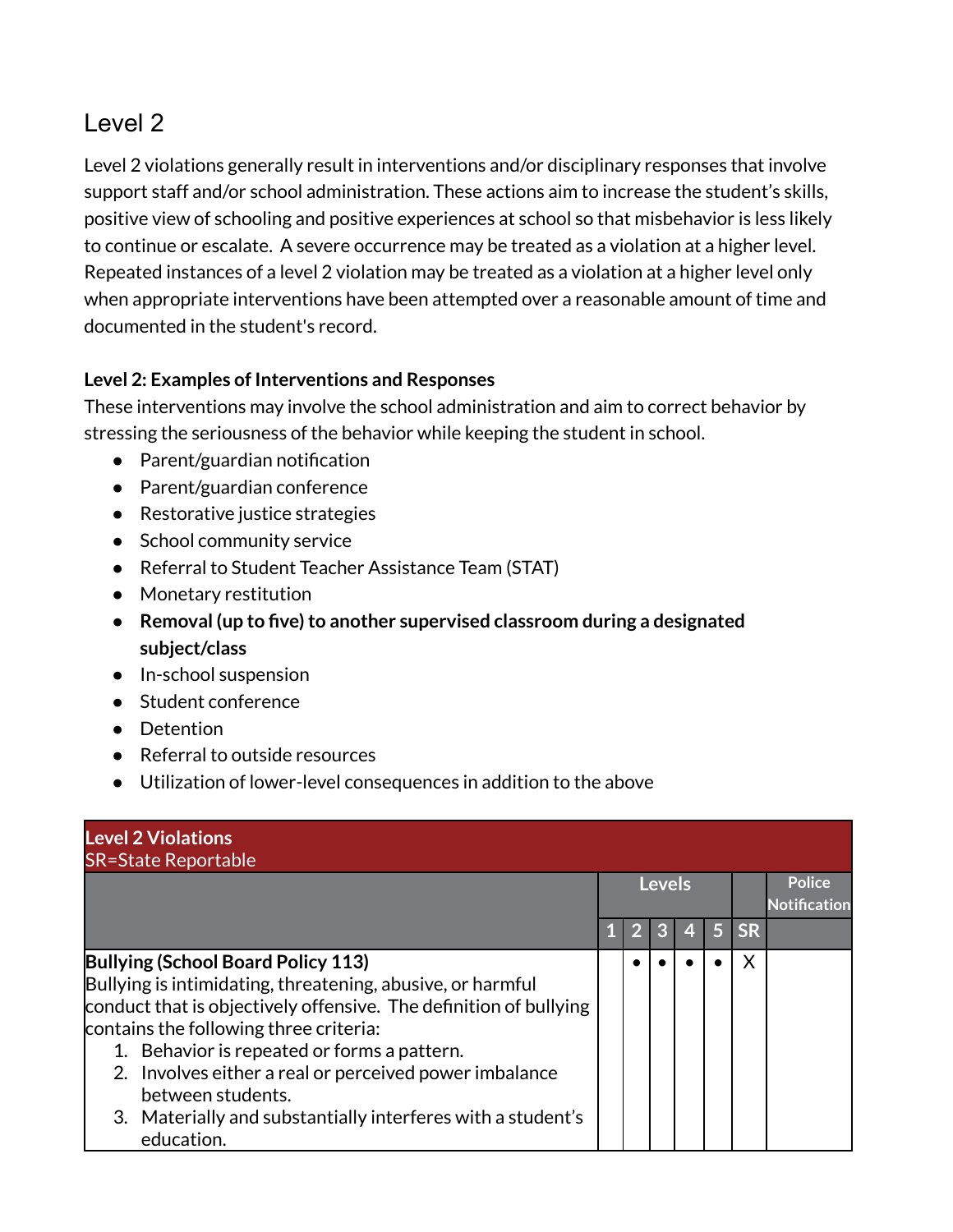| The conduct is defined as something that: may cause, or causes      |  |  |   |  |
|---------------------------------------------------------------------|--|--|---|--|
| fear of physical harm to person or property; violates an            |  |  |   |  |
| expectation of privacy; defames; causes intentional infliction of   |  |  |   |  |
| emotional distress; or is directed at a student's characteristics.  |  |  |   |  |
| <b>Cyberbullying</b>                                                |  |  | X |  |
| Cyberbullying is bullying (as defined under Bullying) using         |  |  |   |  |
| technology or electronic communication.                             |  |  |   |  |
| <b>Fighting, Less Serious (School Board Policy 541.1)</b>           |  |  | X |  |
| Mutual physical combat that does not result in injury or a          |  |  |   |  |
| substantial disruption to the school environment, other than        |  |  |   |  |
| the disruption of the fight itself. A student who retaliates,       |  |  |   |  |
| promotes or instigates will be considered part of the fight. This   |  |  |   |  |
| is regardless of who initiates the fight or whether the student     |  |  |   |  |
| believes he/she was fighting in self-defense.                       |  |  |   |  |
| <b>Gang Activity (School Board Policy 541.1)</b>                    |  |  | X |  |
| Any activity that promotes or assists a gang including creating     |  |  |   |  |
| graffiti, emblems, symbols, hand signs, jewelry and/or clothing     |  |  |   |  |
| are not allowed. Gang activity is defined by the following          |  |  |   |  |
| $ $ criteria: (1) the student belongs to or associates with (2) a   |  |  |   |  |
| group of three or more people who band together under a             |  |  |   |  |
| common identifying symbol, sign, or name, and (3) the               |  |  |   |  |
| participant participates in a separate violation listed in the      |  |  |   |  |
| handbook to further an implicit or explicit goal of the gang/       |  |  |   |  |
| group.                                                              |  |  |   |  |
| Harassment (School Board Policy 541.1)                              |  |  | X |  |
| Harassment is participating in or conspiring with others to         |  |  |   |  |
| engage in acts that injure, degrade, intimidate or disgrace other   |  |  |   |  |
| individuals or classes based on: race, gender, disability, religion |  |  |   |  |
| or creed, national origin or culture, age or grade level, sexual    |  |  |   |  |
| orientation, socio-economic status, or any physical or mental       |  |  |   |  |
| attributes. Harassment includes words, spoken or written,           |  |  |   |  |
| and/or any actions that negatively impact an individual or          |  |  |   |  |
| groups as defined above.                                            |  |  |   |  |
| Harassment, Sexual (School Board Policy 541.1)                      |  |  | X |  |
| Includes unwelcome sexual advances, requests for sexual             |  |  |   |  |
| favors, sexually motivated physical contact or other                |  |  |   |  |
| unwelcome verbal or physical conduct or communication of a          |  |  |   |  |
| sexual nature.                                                      |  |  |   |  |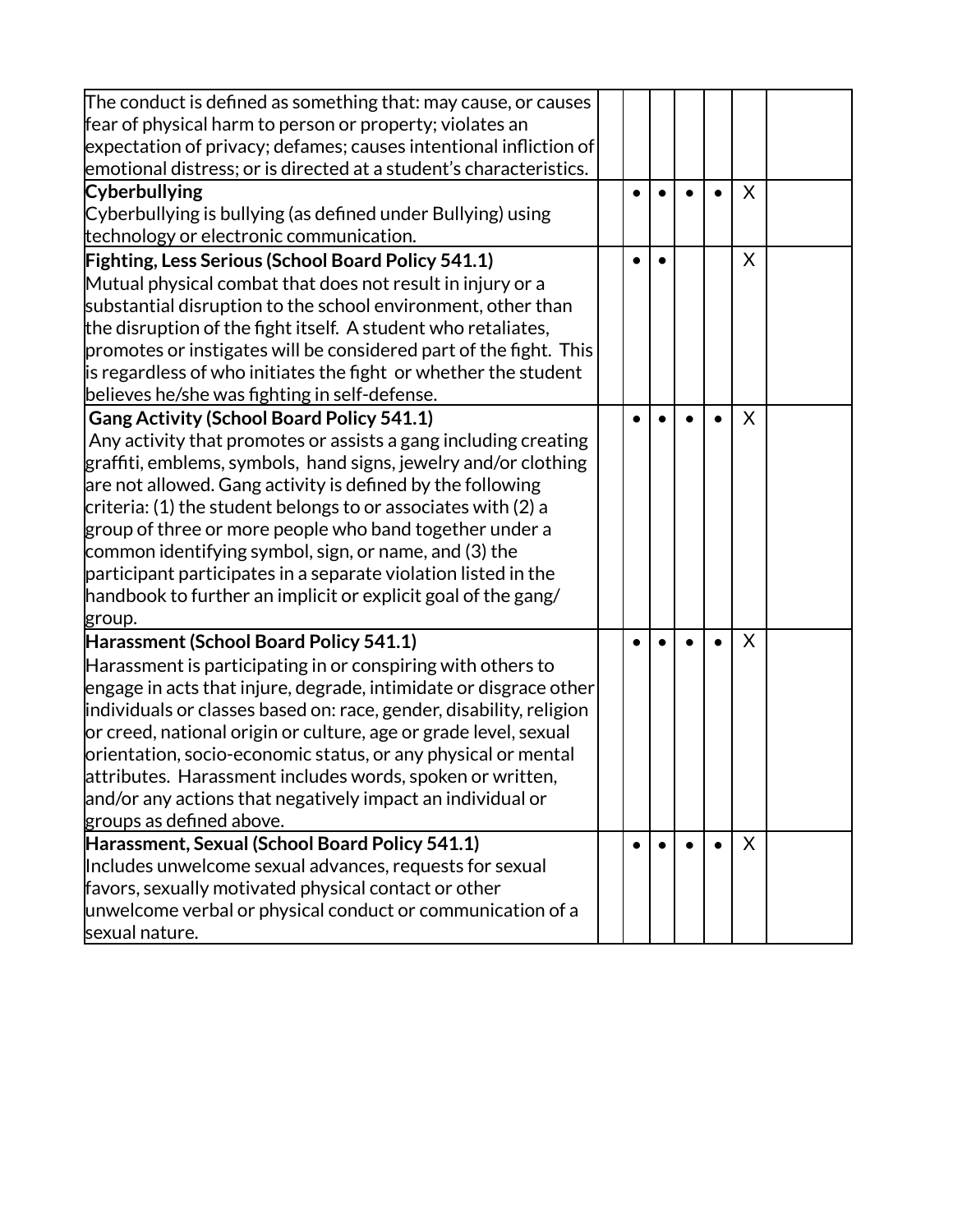| <b>Police</b><br><b>Levels</b><br><b>Notification</b><br>$\overline{4}$ 5 SR<br>3<br>$\overline{2}$<br>Out of Bounds/Out of area (School Board Policy 541.1)<br>Leaving expected area such as classroom, lunchroom or campus<br>Students using or distributing nonprescription medication in an<br>limited to, sexual intercourse or sexual penetration, sexual contact,<br>indecent exposure, or masturbation.<br>Technology-Unauthorized or Inappropriate Use of District<br>Χ<br>Technology Resources (School Board Policy 107)<br>See full definition online.<br>Threats or Intimidation (School Board Policy 541.1)<br>X<br>Use of violence, force, coercion, threat, intimidation or similar<br>conduct in a manner that constitutes a substantial interference with<br>school purposes.<br>Tobacco, Use of (School Board Policy 541.1)<br>X<br>To include students found to be in use of tobacco or a product that<br>may be used to distribute tobacco or the chemical nicotine while in | <b>Level 2 Violations, continued</b><br><b>SR=State Reportable</b>          |  |  |  |  |  |  |  |  |  |  |
|--------------------------------------------------------------------------------------------------------------------------------------------------------------------------------------------------------------------------------------------------------------------------------------------------------------------------------------------------------------------------------------------------------------------------------------------------------------------------------------------------------------------------------------------------------------------------------------------------------------------------------------------------------------------------------------------------------------------------------------------------------------------------------------------------------------------------------------------------------------------------------------------------------------------------------------------------------------------------------------------------|-----------------------------------------------------------------------------|--|--|--|--|--|--|--|--|--|--|
|                                                                                                                                                                                                                                                                                                                                                                                                                                                                                                                                                                                                                                                                                                                                                                                                                                                                                                                                                                                                  |                                                                             |  |  |  |  |  |  |  |  |  |  |
|                                                                                                                                                                                                                                                                                                                                                                                                                                                                                                                                                                                                                                                                                                                                                                                                                                                                                                                                                                                                  |                                                                             |  |  |  |  |  |  |  |  |  |  |
|                                                                                                                                                                                                                                                                                                                                                                                                                                                                                                                                                                                                                                                                                                                                                                                                                                                                                                                                                                                                  |                                                                             |  |  |  |  |  |  |  |  |  |  |
|                                                                                                                                                                                                                                                                                                                                                                                                                                                                                                                                                                                                                                                                                                                                                                                                                                                                                                                                                                                                  |                                                                             |  |  |  |  |  |  |  |  |  |  |
|                                                                                                                                                                                                                                                                                                                                                                                                                                                                                                                                                                                                                                                                                                                                                                                                                                                                                                                                                                                                  | without permission.                                                         |  |  |  |  |  |  |  |  |  |  |
|                                                                                                                                                                                                                                                                                                                                                                                                                                                                                                                                                                                                                                                                                                                                                                                                                                                                                                                                                                                                  | <b>Over-the-Counter Medications</b>                                         |  |  |  |  |  |  |  |  |  |  |
|                                                                                                                                                                                                                                                                                                                                                                                                                                                                                                                                                                                                                                                                                                                                                                                                                                                                                                                                                                                                  |                                                                             |  |  |  |  |  |  |  |  |  |  |
|                                                                                                                                                                                                                                                                                                                                                                                                                                                                                                                                                                                                                                                                                                                                                                                                                                                                                                                                                                                                  | unauthorized manner.                                                        |  |  |  |  |  |  |  |  |  |  |
|                                                                                                                                                                                                                                                                                                                                                                                                                                                                                                                                                                                                                                                                                                                                                                                                                                                                                                                                                                                                  | Pornogrophy                                                                 |  |  |  |  |  |  |  |  |  |  |
|                                                                                                                                                                                                                                                                                                                                                                                                                                                                                                                                                                                                                                                                                                                                                                                                                                                                                                                                                                                                  | Accessing, viewing or showing sexually inappropriate materials.             |  |  |  |  |  |  |  |  |  |  |
|                                                                                                                                                                                                                                                                                                                                                                                                                                                                                                                                                                                                                                                                                                                                                                                                                                                                                                                                                                                                  | Reckless Behavior, Less Serious (No Bodily Harm)                            |  |  |  |  |  |  |  |  |  |  |
|                                                                                                                                                                                                                                                                                                                                                                                                                                                                                                                                                                                                                                                                                                                                                                                                                                                                                                                                                                                                  | Recklessness involves the creation of an unjustifiable risk of harm to      |  |  |  |  |  |  |  |  |  |  |
|                                                                                                                                                                                                                                                                                                                                                                                                                                                                                                                                                                                                                                                                                                                                                                                                                                                                                                                                                                                                  | others and a conscious (and sometimes deliberate) disregard for or          |  |  |  |  |  |  |  |  |  |  |
|                                                                                                                                                                                                                                                                                                                                                                                                                                                                                                                                                                                                                                                                                                                                                                                                                                                                                                                                                                                                  | lindifference to that risk.                                                 |  |  |  |  |  |  |  |  |  |  |
|                                                                                                                                                                                                                                                                                                                                                                                                                                                                                                                                                                                                                                                                                                                                                                                                                                                                                                                                                                                                  | Refusal to Cooperate with School Administrative Staff                       |  |  |  |  |  |  |  |  |  |  |
|                                                                                                                                                                                                                                                                                                                                                                                                                                                                                                                                                                                                                                                                                                                                                                                                                                                                                                                                                                                                  | A student, who has already been sent to the office for misbehavior,         |  |  |  |  |  |  |  |  |  |  |
|                                                                                                                                                                                                                                                                                                                                                                                                                                                                                                                                                                                                                                                                                                                                                                                                                                                                                                                                                                                                  | continues to fail to comply with directions from staff.                     |  |  |  |  |  |  |  |  |  |  |
|                                                                                                                                                                                                                                                                                                                                                                                                                                                                                                                                                                                                                                                                                                                                                                                                                                                                                                                                                                                                  | Sexual misconduct/Indecent Exposure                                         |  |  |  |  |  |  |  |  |  |  |
|                                                                                                                                                                                                                                                                                                                                                                                                                                                                                                                                                                                                                                                                                                                                                                                                                                                                                                                                                                                                  | Engaging in sexual contact with another person, including intentional       |  |  |  |  |  |  |  |  |  |  |
|                                                                                                                                                                                                                                                                                                                                                                                                                                                                                                                                                                                                                                                                                                                                                                                                                                                                                                                                                                                                  | touching of clothing covering a person's intimate parts or intentional      |  |  |  |  |  |  |  |  |  |  |
|                                                                                                                                                                                                                                                                                                                                                                                                                                                                                                                                                                                                                                                                                                                                                                                                                                                                                                                                                                                                  | removal or attempted removal of clothing covering a person's                |  |  |  |  |  |  |  |  |  |  |
|                                                                                                                                                                                                                                                                                                                                                                                                                                                                                                                                                                                                                                                                                                                                                                                                                                                                                                                                                                                                  | intimate parts or clothing covering a person's undergarments.               |  |  |  |  |  |  |  |  |  |  |
|                                                                                                                                                                                                                                                                                                                                                                                                                                                                                                                                                                                                                                                                                                                                                                                                                                                                                                                                                                                                  | $ $ Intentionally exposing private parts to another. This includes, but not |  |  |  |  |  |  |  |  |  |  |
|                                                                                                                                                                                                                                                                                                                                                                                                                                                                                                                                                                                                                                                                                                                                                                                                                                                                                                                                                                                                  |                                                                             |  |  |  |  |  |  |  |  |  |  |
|                                                                                                                                                                                                                                                                                                                                                                                                                                                                                                                                                                                                                                                                                                                                                                                                                                                                                                                                                                                                  |                                                                             |  |  |  |  |  |  |  |  |  |  |
|                                                                                                                                                                                                                                                                                                                                                                                                                                                                                                                                                                                                                                                                                                                                                                                                                                                                                                                                                                                                  |                                                                             |  |  |  |  |  |  |  |  |  |  |
|                                                                                                                                                                                                                                                                                                                                                                                                                                                                                                                                                                                                                                                                                                                                                                                                                                                                                                                                                                                                  |                                                                             |  |  |  |  |  |  |  |  |  |  |
|                                                                                                                                                                                                                                                                                                                                                                                                                                                                                                                                                                                                                                                                                                                                                                                                                                                                                                                                                                                                  |                                                                             |  |  |  |  |  |  |  |  |  |  |
|                                                                                                                                                                                                                                                                                                                                                                                                                                                                                                                                                                                                                                                                                                                                                                                                                                                                                                                                                                                                  |                                                                             |  |  |  |  |  |  |  |  |  |  |
|                                                                                                                                                                                                                                                                                                                                                                                                                                                                                                                                                                                                                                                                                                                                                                                                                                                                                                                                                                                                  |                                                                             |  |  |  |  |  |  |  |  |  |  |
|                                                                                                                                                                                                                                                                                                                                                                                                                                                                                                                                                                                                                                                                                                                                                                                                                                                                                                                                                                                                  |                                                                             |  |  |  |  |  |  |  |  |  |  |
|                                                                                                                                                                                                                                                                                                                                                                                                                                                                                                                                                                                                                                                                                                                                                                                                                                                                                                                                                                                                  |                                                                             |  |  |  |  |  |  |  |  |  |  |
|                                                                                                                                                                                                                                                                                                                                                                                                                                                                                                                                                                                                                                                                                                                                                                                                                                                                                                                                                                                                  |                                                                             |  |  |  |  |  |  |  |  |  |  |
|                                                                                                                                                                                                                                                                                                                                                                                                                                                                                                                                                                                                                                                                                                                                                                                                                                                                                                                                                                                                  |                                                                             |  |  |  |  |  |  |  |  |  |  |
|                                                                                                                                                                                                                                                                                                                                                                                                                                                                                                                                                                                                                                                                                                                                                                                                                                                                                                                                                                                                  | the school building, or on school grounds.                                  |  |  |  |  |  |  |  |  |  |  |
| X                                                                                                                                                                                                                                                                                                                                                                                                                                                                                                                                                                                                                                                                                                                                                                                                                                                                                                                                                                                                | <b>Vandalism/Property Related (School Board Policy 541.1)</b>               |  |  |  |  |  |  |  |  |  |  |
|                                                                                                                                                                                                                                                                                                                                                                                                                                                                                                                                                                                                                                                                                                                                                                                                                                                                                                                                                                                                  | Willful defacing or the destruction of any property.                        |  |  |  |  |  |  |  |  |  |  |
| X                                                                                                                                                                                                                                                                                                                                                                                                                                                                                                                                                                                                                                                                                                                                                                                                                                                                                                                                                                                                | <b>Verbal or Written Abuse to Staff, Threatening</b>                        |  |  |  |  |  |  |  |  |  |  |
|                                                                                                                                                                                                                                                                                                                                                                                                                                                                                                                                                                                                                                                                                                                                                                                                                                                                                                                                                                                                  | Abusive communication directed at staff which includes words or             |  |  |  |  |  |  |  |  |  |  |
|                                                                                                                                                                                                                                                                                                                                                                                                                                                                                                                                                                                                                                                                                                                                                                                                                                                                                                                                                                                                  | actions that threaten the individual's safety and security.                 |  |  |  |  |  |  |  |  |  |  |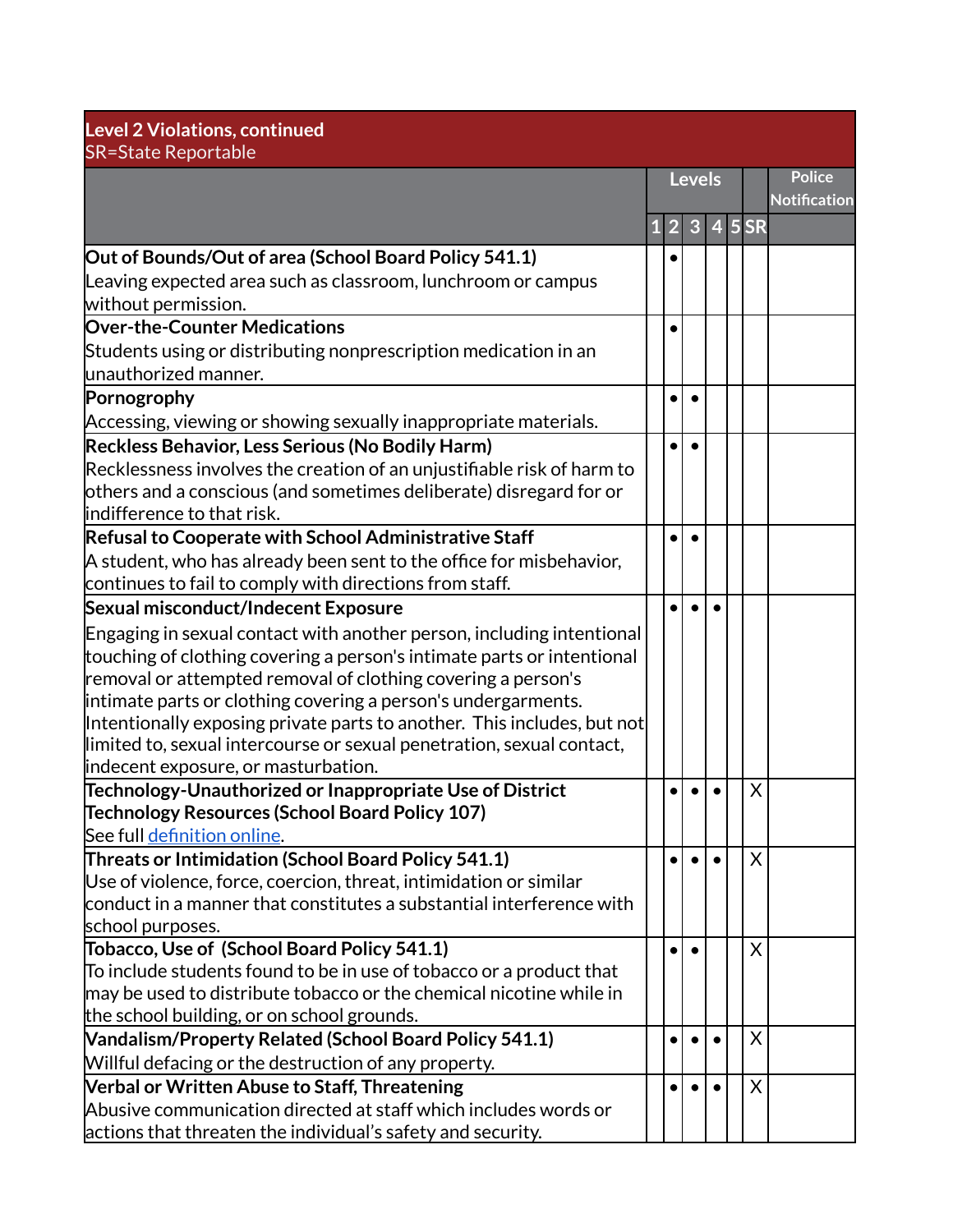<span id="page-6-0"></span>Level 3 violations *may result* in a short-term removal from school for part of a day or an entire school day. The duration of the short-term removal, if issued, is to be limited as much as possible while adequately addressing the behavior.

A severe occurrence may be treated as a violation at a higher level. Repeated instances of a level 3 violation may be treated as a violation at a higher level only when appropriate interventions have been attempted over a reasonable amount of time and documented in the student's record.

### **Level 3: Examples of Interventions and Responses**

These interventions may involve the temporary, short-term removal of a student from the school environment

because of the severity of the behavior. The duration of the dismissal (or removal), if issued, is to be limited as

much as is practicable while adequately addressing the behavior.

- Parent/guardian notification
- Parent/guardian conference
- Dismissal (up to one complete school day)
- Suspension (1 or more school days)
- Referral to outside resources
- Utilization of lower-level consequences in addition to the above

# **Level 3 Violations**

| <b>SR=State Reportable</b>                                                  |  |                |               |  |  |        |                                      |  |  |  |  |
|-----------------------------------------------------------------------------|--|----------------|---------------|--|--|--------|--------------------------------------|--|--|--|--|
|                                                                             |  |                | <b>Levels</b> |  |  |        | <b>Police</b><br><b>Notification</b> |  |  |  |  |
|                                                                             |  | $\overline{2}$ | 3             |  |  | 4 5 SR |                                      |  |  |  |  |
| Alcohol, Possession/Use/Under the Influence                                 |  |                |               |  |  |        |                                      |  |  |  |  |
| Possession, use or being under the influence of any alcoholic product while |  |                |               |  |  |        |                                      |  |  |  |  |
| on school grounds or at school-sponsored activities.                        |  |                |               |  |  |        |                                      |  |  |  |  |
| Controlled Substance, Possession/Use                                        |  |                |               |  |  | X      |                                      |  |  |  |  |
| Any unlawful possession or transportation of any controlled substance; or   |  |                |               |  |  |        |                                      |  |  |  |  |
| unlawfully being under the influence of any controlled substance; or        |  |                |               |  |  |        |                                      |  |  |  |  |
| possession of equipment or devices used for taking controlled substances    |  |                |               |  |  |        |                                      |  |  |  |  |
| while on school grounds or at school-sponsored activities.                  |  |                |               |  |  |        |                                      |  |  |  |  |
| Drug, Possession/Use                                                        |  |                |               |  |  | X      |                                      |  |  |  |  |
| Any unlawful possession or transportation of any drugs; unlawfully being    |  |                |               |  |  |        |                                      |  |  |  |  |
| under the influence of any drugs; or possession of equipment or devices     |  |                |               |  |  |        |                                      |  |  |  |  |
| used for taking drugs while on school grounds or at school-sponsored        |  |                |               |  |  |        |                                      |  |  |  |  |
| activities.                                                                 |  |                |               |  |  |        |                                      |  |  |  |  |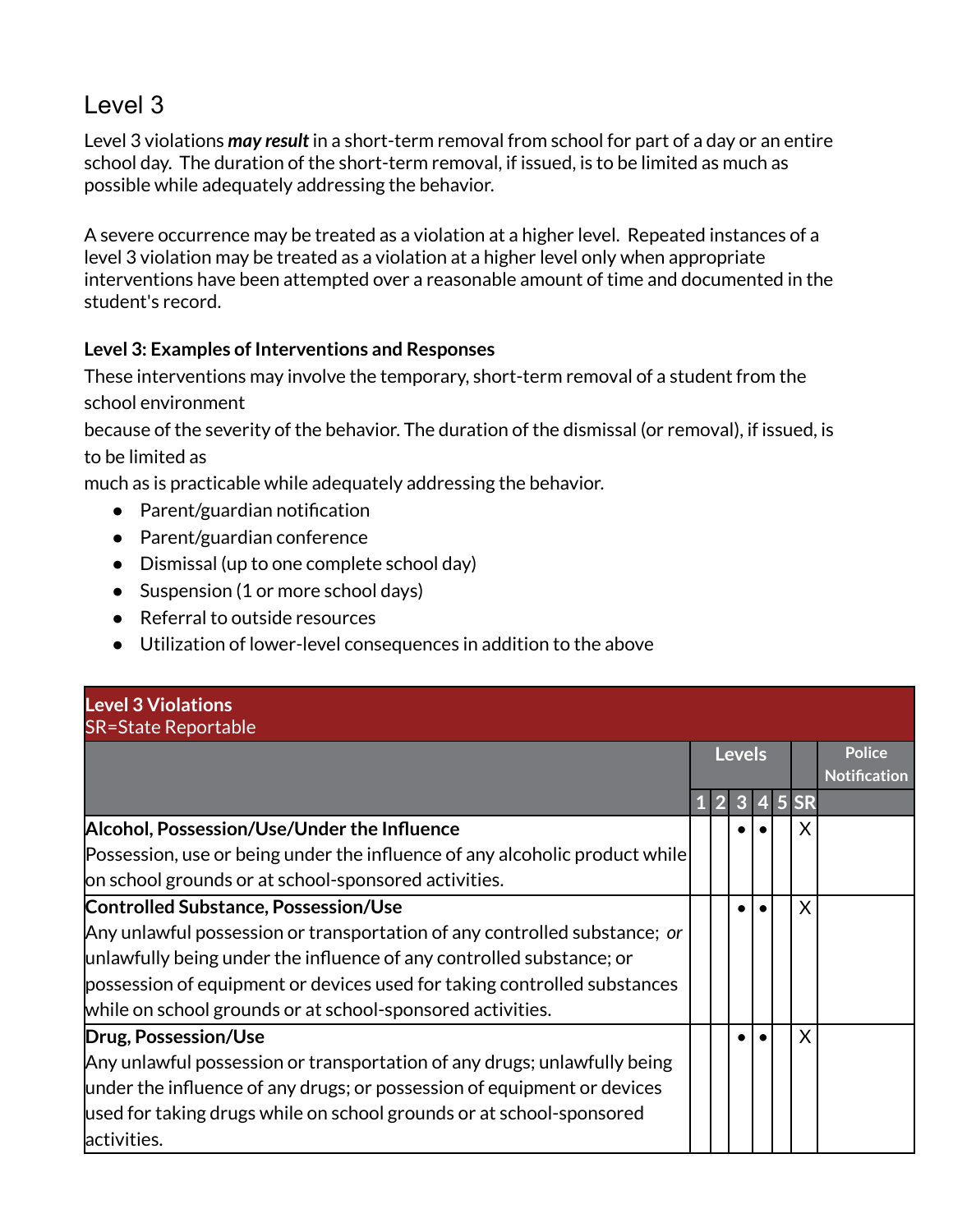| <b>False Allegations Against Student or Staff</b>                          |  |  |   |  |
|----------------------------------------------------------------------------|--|--|---|--|
| Any knowingly or recklessly false allegation against a staff member or     |  |  |   |  |
| student, written, spoken or otherwise communicated which is harmful to     |  |  |   |  |
| their reputation or which may impede the ability of the staff member to    |  |  |   |  |
| perform assigned duties.                                                   |  |  |   |  |
| <b>Fighting, Serious (School Board Policy 541.1)</b>                       |  |  | X |  |
| Mutual physical combat that results in injury, creates a substantial       |  |  |   |  |
| disruption involving large numbers of students, and/or results in the      |  |  |   |  |
| potential for continued fighting. A student who retaliates, promotes or    |  |  |   |  |
| instigates will be considered part of the fight. This is regardless of who |  |  |   |  |
| initiates the fight or whether the student believes he/she was fighting in |  |  |   |  |
| self-defense.                                                              |  |  |   |  |
| Reckless Behavior, More Serious (Bodily Harm)                              |  |  |   |  |
| Recklessness involves the creation of an unjustifiable risk of harm to     |  |  |   |  |
| others and a conscious (and sometimes deliberate) disregard for or         |  |  |   |  |
| indifference to that risk.                                                 |  |  |   |  |
| <b>Repeated Misuse of District Technology Resources</b>                    |  |  | X |  |
| Purposeful use of district technology resources in a way that violates     |  |  |   |  |
| district policy.                                                           |  |  |   |  |
| Pyrotechnics                                                               |  |  | X |  |
| Having in possession fire starting materials or fireworks.                 |  |  |   |  |
| Theft (School Board Policy 541.1)                                          |  |  | X |  |
| The unauthorized taking or keeping of the property of another.             |  |  |   |  |
| Trespassing, Including During Periods of Dismissal or Suspension (School   |  |  |   |  |
| Board Policy 541.1)                                                        |  |  |   |  |
| Being physically present on school property or at a school activity after  |  |  |   |  |
| being directed to leave by a school administrator or other person lawfully |  |  |   |  |
| responsible for the control of the premises.                               |  |  |   |  |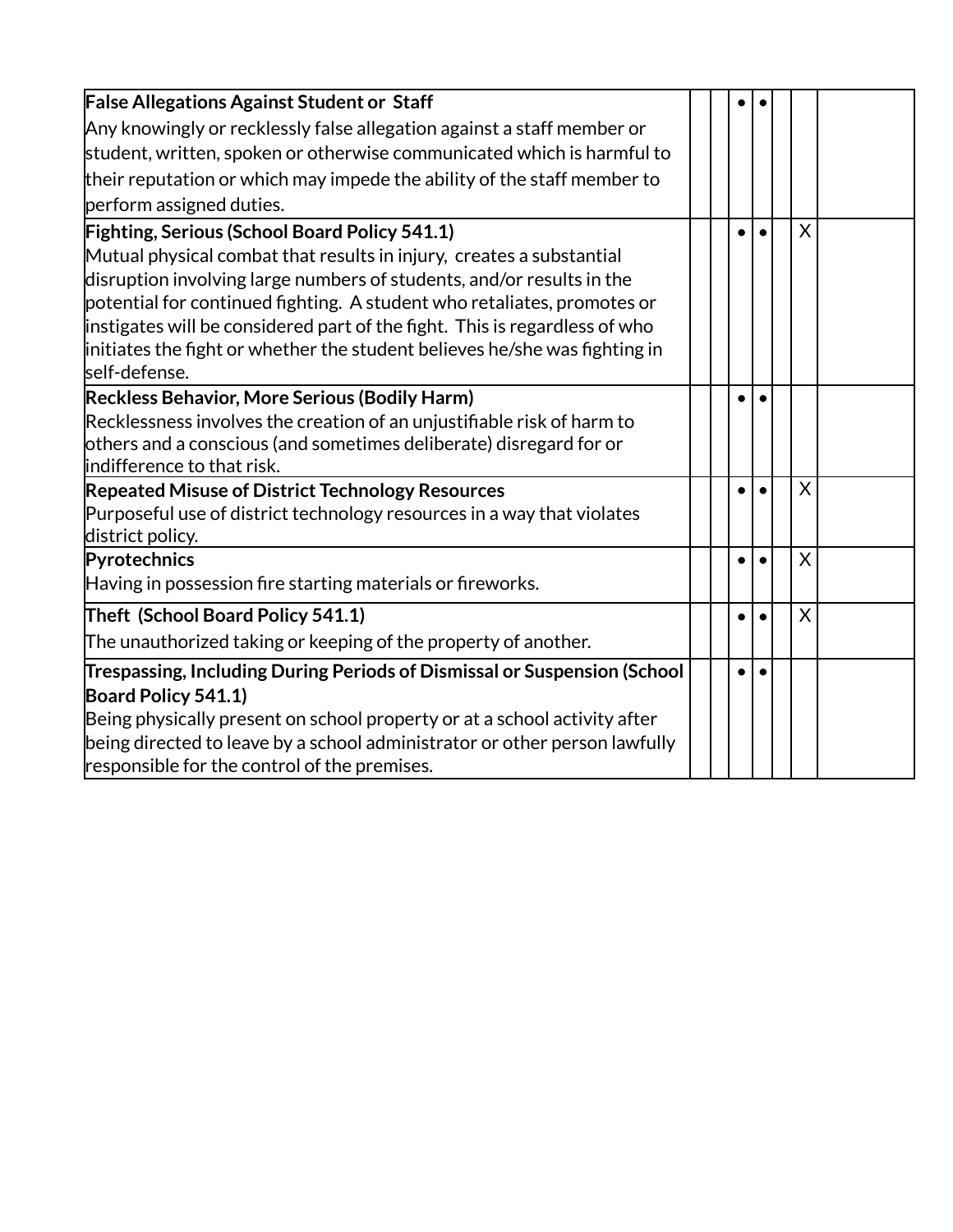<span id="page-8-0"></span>Level 4 violations have the potential to significantly impact the safety of the school environment. These violations may result in the removal of a student from the school environment due to the severity of the behavior. Incidents at this level may be referred for expulsion depending on the circumstances.

### **Level 4: Examples of Interventions and Responses**

These interventions may involve the temporary, short-term removal of a student from the school

environment because of the severity of the behavior. The duration of the short-term suspension, if issued, is

to be limited as much as is practicable while adequately addressing the behavior.

- Parent/guardian notification
- Parent/guardian conference
- Suspension, in excess of one complete school day
- Interim alternative educational placement
- Referral to outside resources
- Utilization of lower-level consequences in addition to the above

| <b>Level 4 Violations</b><br><b>SR=State Reportable</b>             |  |               |  |        |                                      |
|---------------------------------------------------------------------|--|---------------|--|--------|--------------------------------------|
|                                                                     |  | <b>Levels</b> |  |        | <b>Police</b><br><b>Notification</b> |
|                                                                     |  | 2 3           |  | 4 5 SR |                                      |
| Arson                                                               |  |               |  | X      |                                      |
| Intentional destruction or damage to school or district building or |  |               |  |        |                                      |
| property by means of fire.                                          |  |               |  |        |                                      |
| <b>Assault (School Board Policy 541.1)</b>                          |  |               |  |        |                                      |
| Assault is doing an act with intent to cause fear in another of     |  |               |  |        |                                      |
| immediate bodily harm or death or intentionally inflicting or       |  |               |  |        |                                      |
| attempting to inflict bodily harm upon another.                     |  |               |  |        |                                      |
| Criminal Sexual Conduct (School Board Policy 541.1)                 |  |               |  |        |                                      |
| Sexual conduct amounting to a violation includes criminal "sexual   |  |               |  |        |                                      |
| contact" or any other sexual act that would be a criminal act if    |  |               |  |        |                                      |
| committed by an adult.                                              |  |               |  |        |                                      |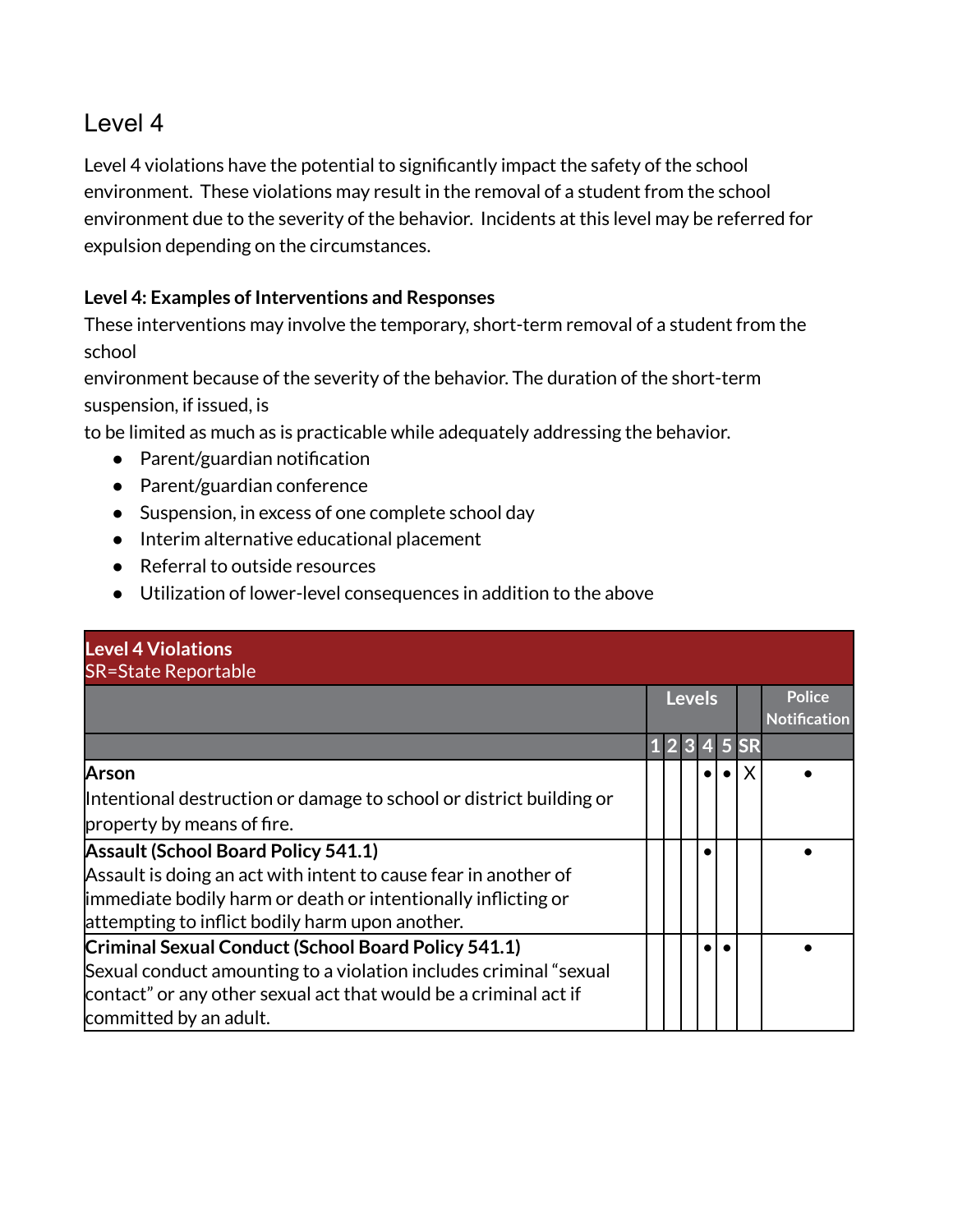| <b>Level 4 Violations, continued</b><br><b>SR=State Reportable</b>                                                                                 |   |                |               |   |   |           |                     |
|----------------------------------------------------------------------------------------------------------------------------------------------------|---|----------------|---------------|---|---|-----------|---------------------|
|                                                                                                                                                    |   |                | <b>Levels</b> |   |   |           | <b>Police</b>       |
|                                                                                                                                                    |   |                |               |   |   |           | <b>Notification</b> |
|                                                                                                                                                    | 1 | $\overline{2}$ | 3             | 4 | 5 | <b>SR</b> |                     |
| <b>Controlled Substances, Soliciting/Selling</b>                                                                                                   |   |                |               |   |   | X         |                     |
| The unlawful cultivation, manufacture, distribution, sale, or purchase of                                                                          |   |                |               |   |   |           |                     |
| any controlled substances; or possession of equipment or devices used                                                                              |   |                |               |   |   |           |                     |
| for preparing drugs while on school grounds or at school-sponsored                                                                                 |   |                |               |   |   |           |                     |
| activities.                                                                                                                                        |   |                |               |   |   |           |                     |
| Drugs, Soliciting/Selling                                                                                                                          |   |                |               |   |   | X         |                     |
| The unlawful cultivation, manufacture, distribution, sale, or purchase of                                                                          |   |                |               |   |   |           |                     |
| any drugs; or possession of equipment or devices used for preparing                                                                                |   |                |               |   |   |           |                     |
| drugs while on school grounds or at school-sponsored activities.                                                                                   |   |                |               |   |   |           |                     |
| <b>Extortion</b>                                                                                                                                   |   |                |               |   |   | X         |                     |
| The obtaining of property from another person with consent, although                                                                               |   |                |               |   |   |           |                     |
| unwillingly, through the use of force, or a threat of force.                                                                                       |   |                |               |   |   |           |                     |
| <b>False Alarm/Bomb Threat (School Board Policy 541.1)</b>                                                                                         |   |                |               |   |   | Χ         |                     |
| Causing a substantial disruption to the school environment and/or                                                                                  |   |                |               |   |   |           |                     |
| placing student at risk by making a false report or activating an alarm.                                                                           |   |                |               |   |   |           |                     |
| Hazing (School Board Policy 108)                                                                                                                   |   |                |               |   |   | X         |                     |
| Committing an act against a student or coercing a student into an act                                                                              |   |                |               |   |   |           |                     |
| that is demeaning, humiliating or creates a substantial risk or harm to a                                                                          |   |                |               |   |   |           |                     |
| person in order for the student to be initiated into or affiliated with a                                                                          |   |                |               |   |   |           |                     |
| student organization or grade level. Apparent permission, cooperation,                                                                             |   |                |               |   |   |           |                     |
| or consent by a person being hazed does not lessen the actions taken                                                                               |   |                |               |   |   |           |                     |
| by the district.                                                                                                                                   |   |                |               |   |   |           |                     |
| Reckless or Careless Driving (School Board Policy 541.1)                                                                                           |   |                |               |   |   |           |                     |
| Driving on school property in such a manner as to endanger persons or                                                                              |   |                |               |   |   |           |                     |
| property.                                                                                                                                          |   |                |               |   |   |           |                     |
| Robbery                                                                                                                                            |   |                |               |   |   | X         |                     |
| The obtaining of property from another person against their will and<br>without the consent of the victim by a use of force, or a threat of force. |   |                |               |   |   |           |                     |
| Threats, Terroristic (School Board Policy 541.1)                                                                                                   |   |                |               |   |   | X         |                     |
| Comments, actions or conduct that specifically threatens physical harm                                                                             |   |                |               |   |   |           |                     |
| or violence to the person of another.                                                                                                              |   |                |               |   |   |           |                     |
| See MN Statue online.                                                                                                                              |   |                |               |   |   |           |                     |
| Weapon, Possession of real or replica (School Board Policy 541.1)                                                                                  |   |                |               |   |   | X         |                     |
| Possession of a sharp object, knife, gun, projectile or look-alike                                                                                 |   |                |               |   |   |           |                     |
| designed or used in a harmful manner. Students who are aware of a                                                                                  |   |                |               |   |   |           |                     |
| weapon must report it immediately or will be considered a participant.                                                                             |   |                |               |   |   |           |                     |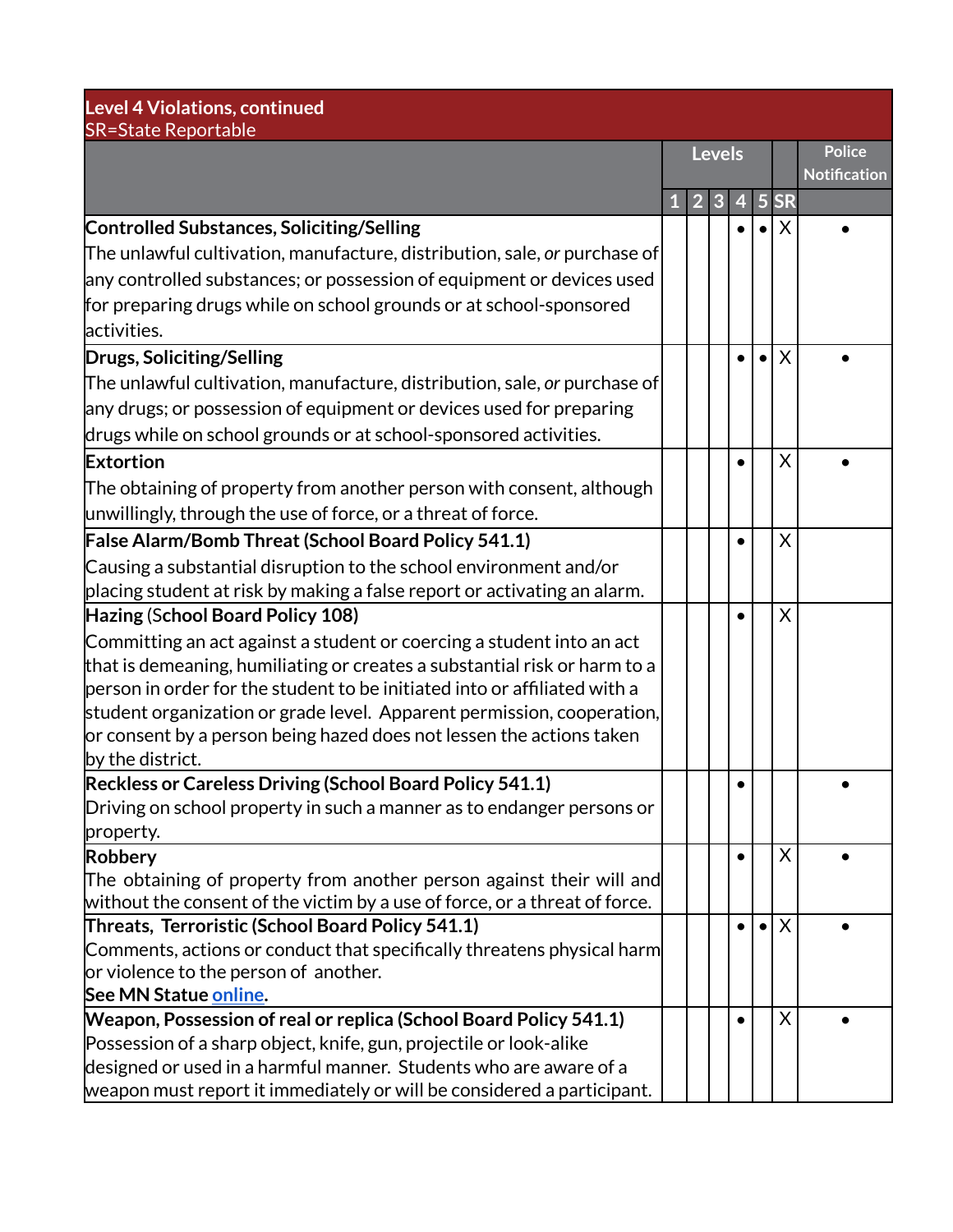<span id="page-10-0"></span>Level 5 violations require the principal to notify the Superintendent or designee. These behaviors may result in police notification and/or expulsion.

### **Level 5: Examples of Interventions and Responses**

These interventions involve the removal of the student from the school environment because of the severity of the behavior and parent/guardian notification and conference. They may involve placement of the student in a safe environment that provides additional structure to address behavior. These interventions focus on maintaining the safety of the school community and ending self-destructive and/or dangerous behavior.

- Interim alternative educational placement
- Referral to outside resources
- Expulsion or exclusion (an act of the Board of Education)
- Utilization of lower level consequences in addition to the above

|             |  |  |  |               |           | <b>Police</b>       |
|-------------|--|--|--|---------------|-----------|---------------------|
|             |  |  |  |               |           | <b>Notification</b> |
| $\mathbf 1$ |  |  |  |               |           |                     |
|             |  |  |  | $\bullet$     | $\times$  |                     |
|             |  |  |  |               |           |                     |
|             |  |  |  |               |           |                     |
|             |  |  |  |               |           |                     |
|             |  |  |  |               |           |                     |
|             |  |  |  | $\bullet$     | $\times$  |                     |
|             |  |  |  |               |           |                     |
|             |  |  |  |               |           |                     |
|             |  |  |  |               |           |                     |
|             |  |  |  | $\bullet$     | $\times$  |                     |
|             |  |  |  |               |           |                     |
|             |  |  |  |               |           |                     |
|             |  |  |  | $\bullet$     | $\times$  |                     |
|             |  |  |  |               |           |                     |
|             |  |  |  |               |           |                     |
|             |  |  |  |               |           |                     |
|             |  |  |  |               | $\bullet$ |                     |
|             |  |  |  |               |           |                     |
|             |  |  |  |               |           |                     |
|             |  |  |  |               |           |                     |
|             |  |  |  | <b>Levels</b> |           | 2 3 4 5 SR          |